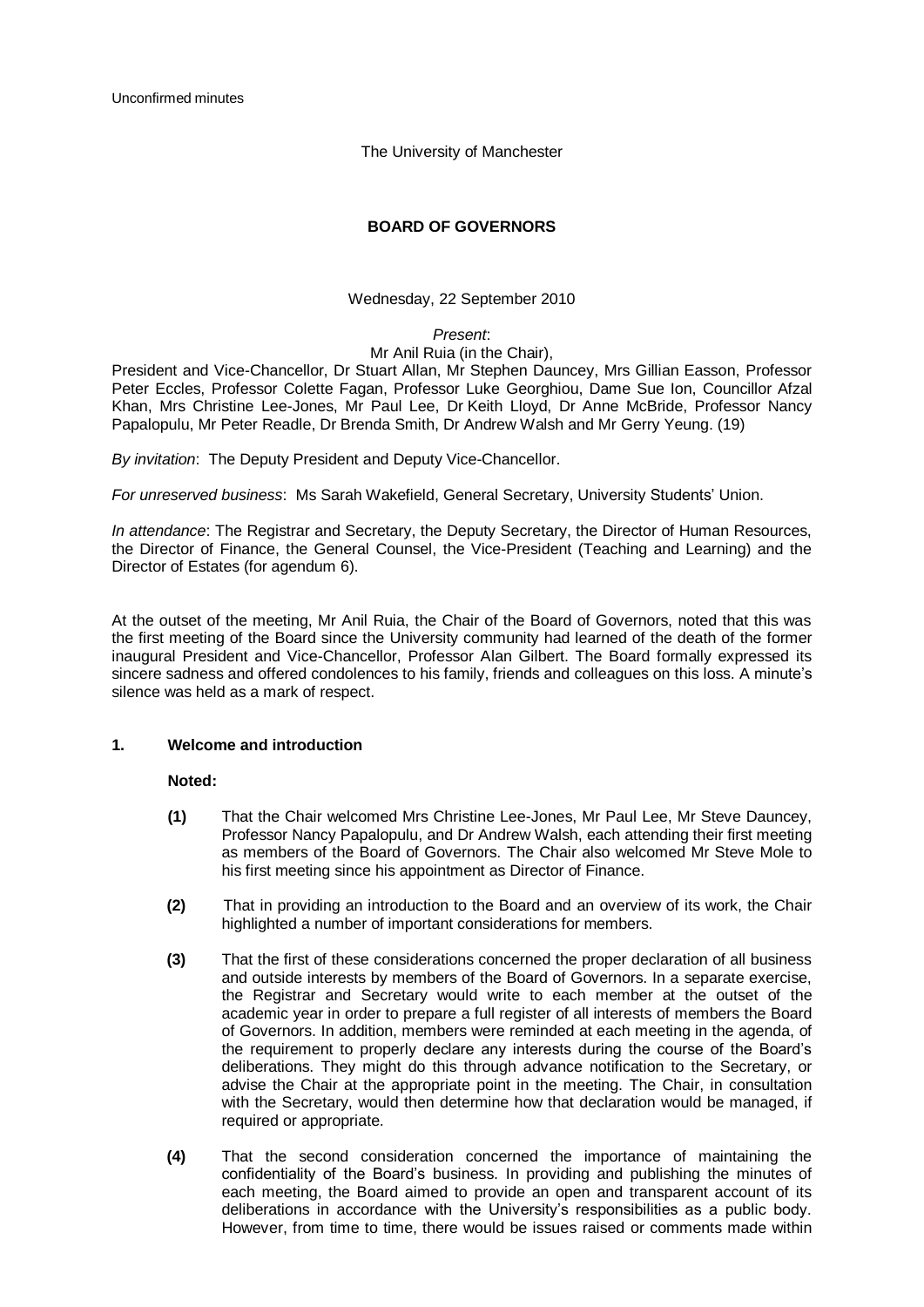meetings that were particularly sensitive. Members of the Board were therefore urged by the Chair to strictly maintain the Board"s confidentiality at all times as this would ensure that the Board"s ability to exchange views in a free and frank manner for the purpose of deliberation was not compromised.

**(5)** That the third and final consideration concerned the important distinction between the management and governance of the University. Board members, the Chair outlined, had a collective responsibility to ensure the University was well-run, but should not become involved in its direct management. The Board"s commitment to this principle and its continuing role as a "critical friend" would be especially important as the University worked within a difficult funding environment.

# **2. Minutes**

**Confirmed:** The minutes of the meeting held on 15 July 2010.

# **3. Matters arising from the minutes**

**Received:** A report summarising actions consequent on decisions taken by the Board.

# **4. Chairman's report**

# **(1) Membership of Board Committees**

**Reported:** That there were five principal standing committees of the Board: Audit, Risk, Finance, Remuneration, and Nominations. The Board is also represented on the University Press Board (via Mrs Gillian Easson as Chair), and the UMIP Board (via Dr Keith Lloyd). A number of changes in membership of the principal committees occurred over the summer and the full membership of the Board"s committees is as follows:

*Audit*

Ms Kathleen Tattersall (*in the Chair*) Mr Alan Clarke Mr Stephen Dauncey\* (*vice* Councillor Roy Walters) Councillor Afzal Khan Mr Gerry Yeung *Secretary*: Mr Martin Conway

*Finance*

Dr Keith Lloyd (*in the Chair*) Professor Luke Georghiou Mr Robert Hough Mr Paul Lee\* (*vice* Dr Keith Lloyd) Dr Brenda Smith Dr John Stageman\* (*vice* Mr John McGuire) The President and Vice-Chancellor (*ex officio*) The General Secretary of the Students" Union (*ex officio*) *Secretary*: Mrs Alison Holt

## *Risk*

Dame Sue Ion (*in the Chair*) Dr Anne McBride Professor Colette Fagan\* (*vice* Dr Kammie Kitmitto) Mr Peter Readle A Vice-President (tbc) The President and Vice-Chancellor (*ex officio*) The Registrar and Secretary (*ex officio*)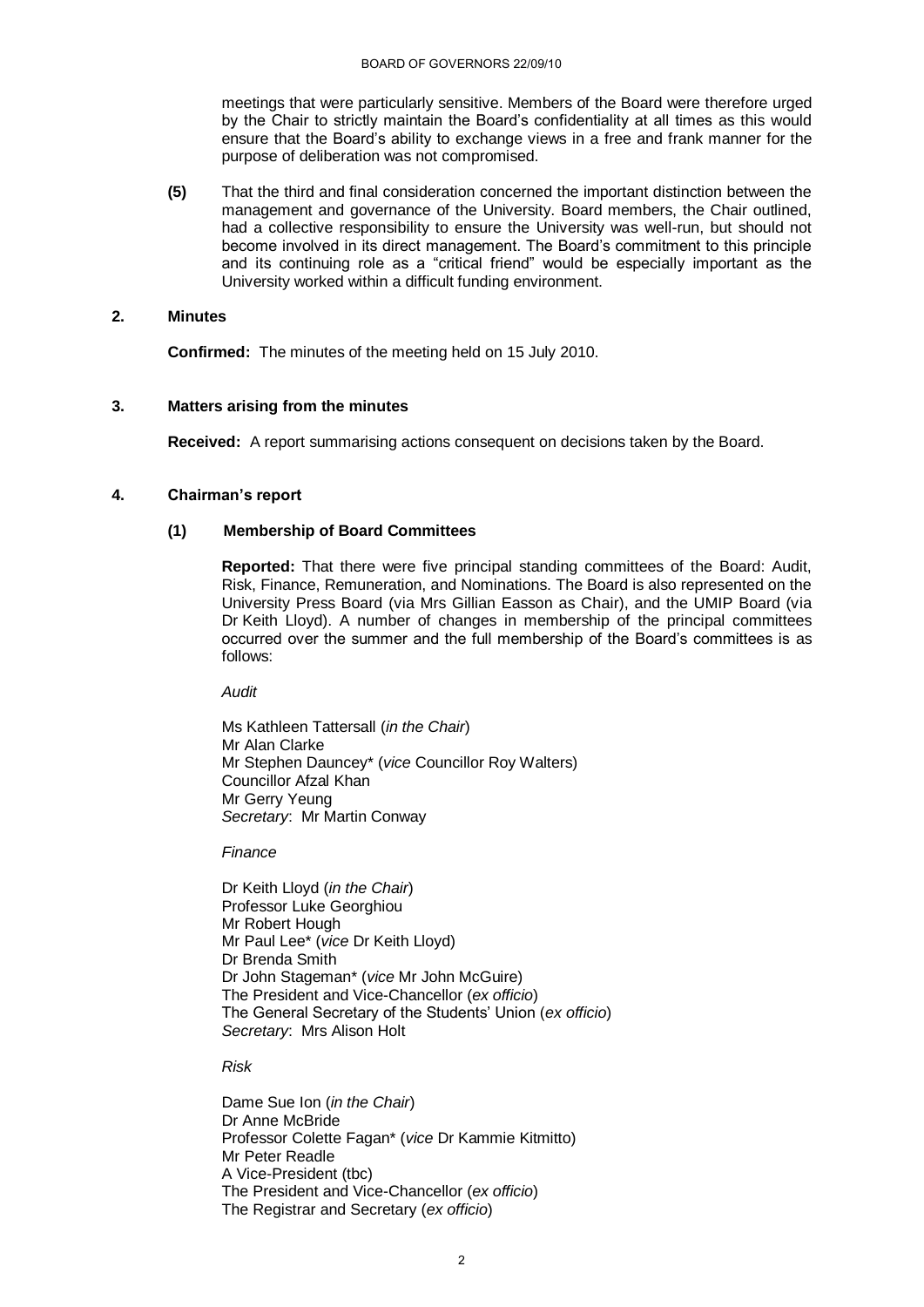The Associate Vice-President for Compliance and Risk Management (*ex officio*) Dr Keith Lloyd (*ex officio*, as Chair of the Finance Committee) Ms Kathleen Tattersall (*ex officio*, as Chair of the Audit Committee) *Secretary*: Dr Timothy Stibbs

## *Remuneration*

The Chair of the Board of Governors (*in the Chair*) Dr Brenda Smith Mr Gerry Yeung Dr Keith Lloyd (*ex officio*, as Chair of the Finance Committee) The President and Vice-Chancellor (except in relation to matters affecting the remuneration of the President and Vice-Chancellor) (*ex officio*) *Secretary*: The Registrar and Secretary

# *Nominations*

The Pro-Chancellor (Sir John Kerr) (*in the Chair*) *Appointed by the Board of Governors* Ms Debra Dickson Mrs Gillian Easson Dr Stuart Allan\* (*vice* Professor Colette Fagan) *Nominated by the General Assembly* Dr Ronald Catlow Mr Brian Clancy Mrs Elizabeth France Mr James Hancock Mrs Janet Pickering *Secretary*: Mr Martin Conway

# **(2) The re-appointment of the Registrar and Secretary**

**Reported:** That at the July meeting of the Board of Governors, the Registrar and Secretary, Mr Albert McMenemy, declared his intention to retire from the University on 31 July 2011.

**Noted:** That the Board of Governors appointed the Registrar and Secretary for a period of five years from 25 October 2005. As this term of office was coming to an end, it had been agreed that the appointment term should be formally extended. This wouldl appoint the current Registrar and Secretary for a further nine-month period, by which time the new President and Vice-Chancellor will have been in post for twelve months, and would provide the University with adequate time to make a suitable appointment to this important position through the Senior Appointments Committee.

**Resolved:** That the term of office of the Registrar and Secretary should be extended to 31 July 2011.

# **(3) The establishment of a University Staffing Committee**

## **Reported:**

- (a) That following the legal implications arising from a tribunal ruling at Aberdeen University in 2008, the University engaged in a process of consultation with the Campus Trade Unions concerning the potential termination of contract for a number of staff currently employed on limited-term appointments. The proposal to establish a Staffing Committee of the Board, in accordance with the Statutes and Ordinances of the University, is the recommended outcome of this consultation process.
- (b) That the issue of termination of contract by reason of redundancy is covered by Statute XIII and Ordinance XXIII.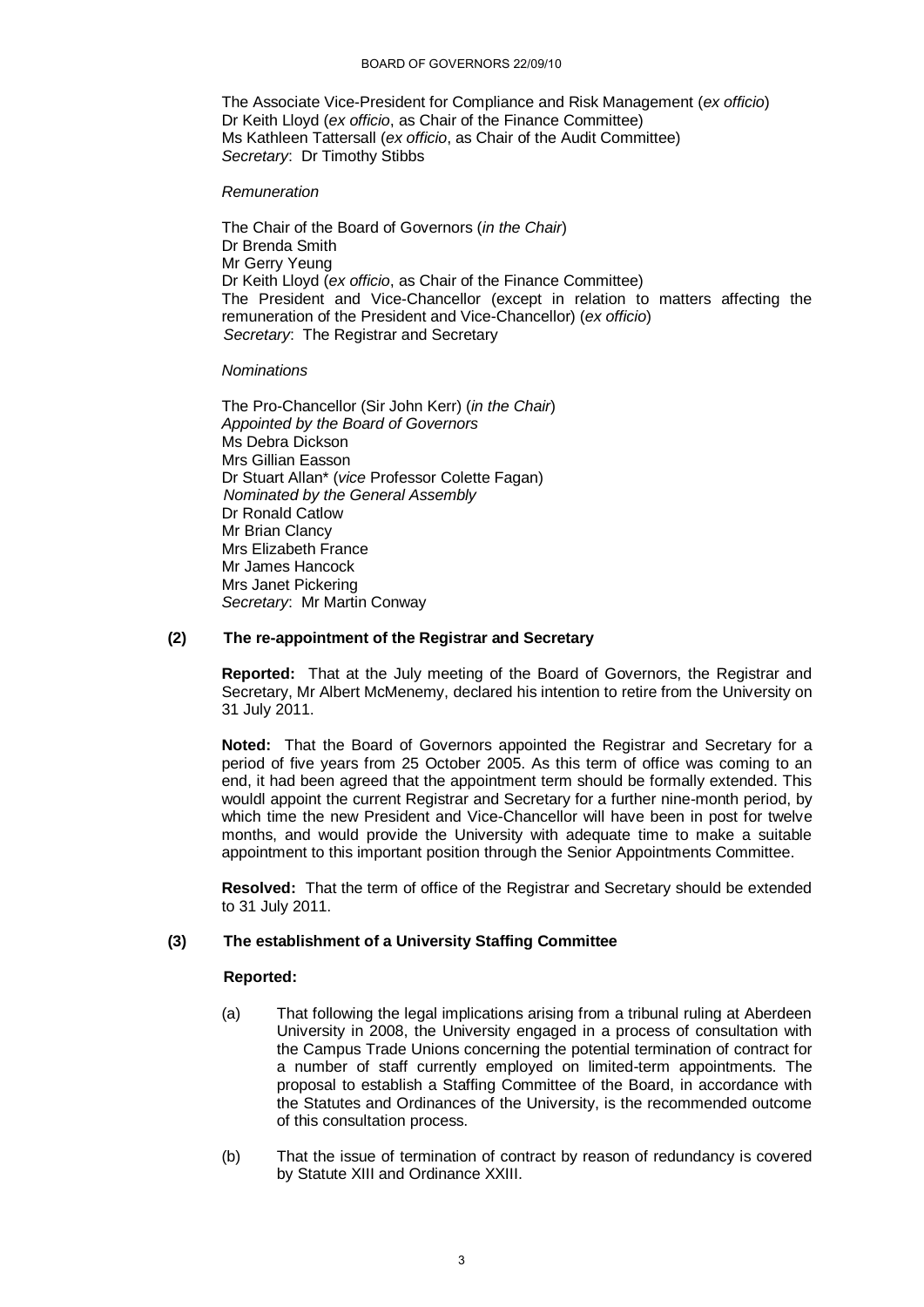- (c) That, in order to comply with the relevant Statute and Ordinance, a Staffing Committee of the Board must be convened to consider the cases affected, so that the Board was appropriately advised and could, if necessary, determine whether the relevant Ordinance should be instituted to effect any potential termination of contract..
- (d) That the Board is entitled to determine and appoint the membership of the Staffing Committee where required under Ordinance XXIII, provided that the following constitution of the Committee applied in each instance:

"Three lay members of the Board, one of whom shall be designated as Chair of the Committee by the Board of Governors.

Two members of the Board in Categories 3 or 4 of the membership, selected according to the circumstances of the particular case or cases under consideration from a panel of at least five such members who have been nominated from time to time by the Board for this purpose according to a process of its own choice."

The Committee, in its operation, is also required to take a pan-institutional view in order to confirm that the opportunities available for the avoidance and mitigation of redundancy have been fully explored and that suitable and appropriate process are available for:

- planning
- matching staff to emerging roles
- redeployment and retraining to facilitate future operational requirements
- establishment and availability of appropriate funding mechanisms.

## **Resolved:**

- (a) That a Staffing Committee should be established with the composition outlined above.
- (b) That the panel, from which the two members of the Board in Categories 3 and 4 are to be selected, should comprise the full membership of Category 3 (members of the Senate) and Category 4 (members of staff other than academic or research staff) of the Board, in order to maximise representation and offer greater flexibility.
- (c) That the Chair of the Board of Governors be authorised, on behalf of the Board of Governors, to populate the Committee, so that the Committee can be convened ahead of the next meeting of the Board of Governors. Once in operation, the Committee would report directly to the Board in line with other Board Committees.

# **(4) UMIP Power of Attorney**

**Reported:** That the powers of attorney in relation to all matters concerning the University"s intellectual property and its commercialisation, previously granted to UMIP by the University, were due for renewal. A Deed extending the agreement for a further three-year period to 30 September 2013 had been prepared for approval by the Board of Governors.

**Resolved:** To approve the Power of Attorney Deed as drafted for the Board and to authorise the University to sign-off the transfer for a further three year period.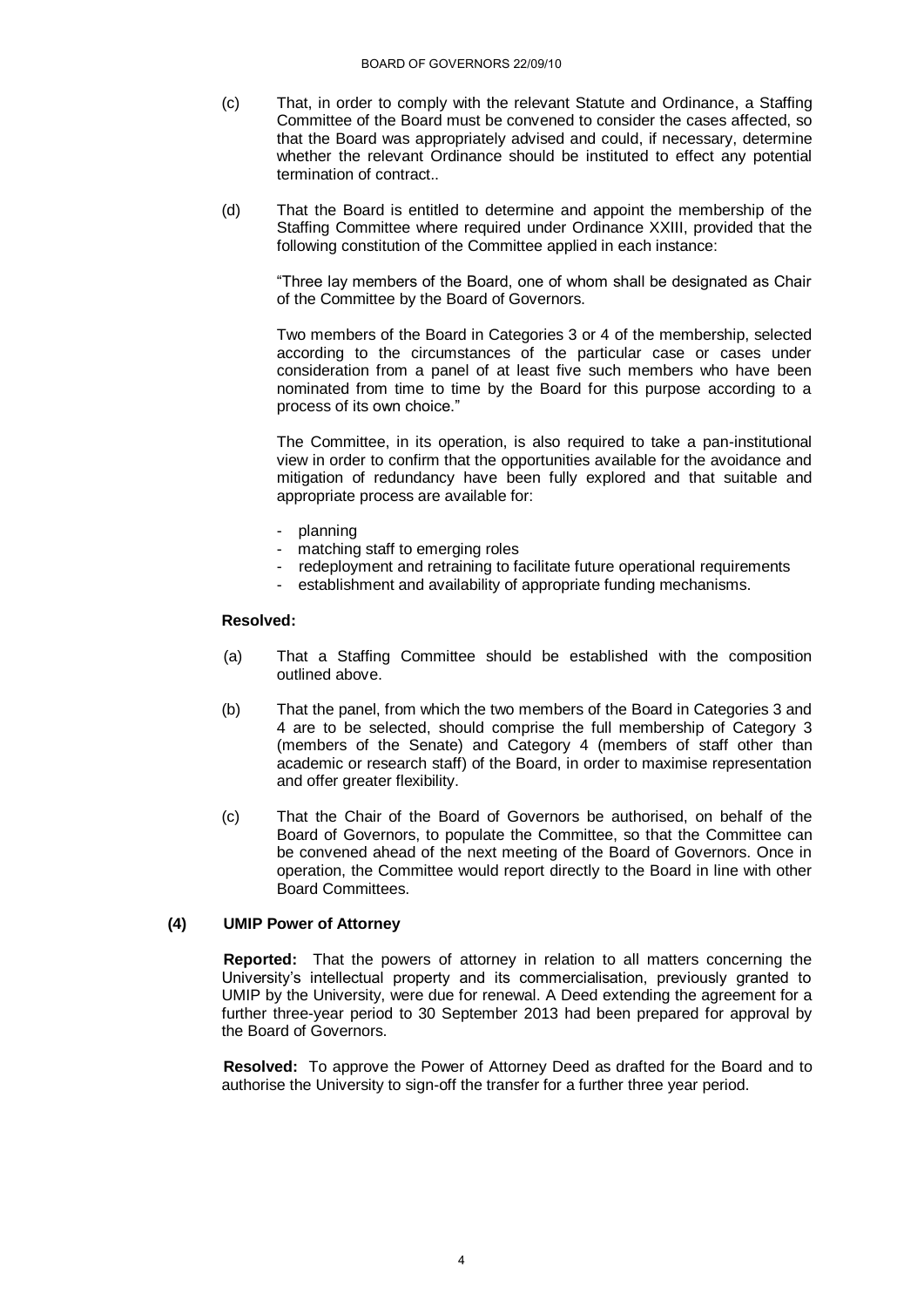# **5. Secretary's report**

# **(1) Public Interest ("whistleblowing") Procedure**

**Reported:** That under the provisions of General Regulation VIII.12, the Board of Governors was required to designate, on an annual basis, a lay member to fulfil requisite functions in accordance with the University"s Public Interest Disclosure ("whistleblowing") procedures, and in respect of concerns or allegations which may from time to time be raised under those procedures (as detailed in General Regulation VIII.8-11). The Board, having noted that this role could most appropriately be assumed by the Chair of the University's Audit Committee, has previously designated Ms Kathleen Tattersall to act in the capacity of "notified lay member".

**Resolved:** That Ms Kathleen Tattersall be re-designated to act in the capacity of "notified lay member", for the period from 1 September 2010 to 31 August 2011.

# **(2) Elected membership of the Board of Governors in Categories 3 and 4**

## **Reported:**

- **(a)** That in the second semester of 2009-10 elections were held to fill vacancies arising in the membership of the Board of Governors in Category 3 (members of the Senate) and in Category 4 (members of the staff other than academic or research staff).
- **(b)** In Category 3, five nominations were received for the two places available. Following the ballot of Senate members, Professor Maggie Gale (*vice* Dr Alison Qualtrough) and Professor Nancy Papalopulu (*vice* Dr Wiebke Brockhaus-Grand) were duly elected. Each would serve for a period of three years (as long as they remained on the Senate) from 1 September 2010.
- **(c)** In Category 4, three nominations were received for the two places available. Following the ballot of General Assembly members, Ms Debra Dickson was re-elected and Dr Andrew Walsh (*vice* Dr Kammie Kitmitto) was elected to the Board of Governors for the first time. Each would serve for a period of three years, or for as long as they remain on the General Assembly, with effect from 1 September 2010.

# **(3) Appointment of the Pro-Chancellor**

**Reported:** That during the tenure of office of the Chair of the Board, the Board may, at its discretion, grant to the Chair of the Board of Governors the additional title of Pro-Chancellor, provided that the grant of such title should not permit the Chair of the Board to undertake any of the duties and responsibilities reserved by the Statutes to the office of Pro-Chancellor provided for in Statute IV.7.

**Resolved:** That Mr Anil Ruia be appointed as Pro-Chancellor for the duration of his tenure as Chair of the Board of Governors.

## **6. Board Monitoring Group**

**Received:** A report from the President and Vice-Chancellor on the matters discussed at the Board Monitoring Group, held immediately prior to the meeting of the Board of Governors.

**Reported:** That the Monitoring Group had received a report on Contingency Planning, and on the latest position in respect of the £19m savings target, derived from a combination of ERVS, vacancy management and additional income. At the time of report, ERVS savings were in the region of £11m, with only limited take up of flexible working. The external funding environment was likely to be extremely difficult, with the Browne Review widely expected to release the cap on fees and deliver an exchange of public for private funding. A cut of 25% could affect the University in a number of different ways, depending upon the way it is implemented. Modelling these scenarios at the current time is extremely difficult, as there was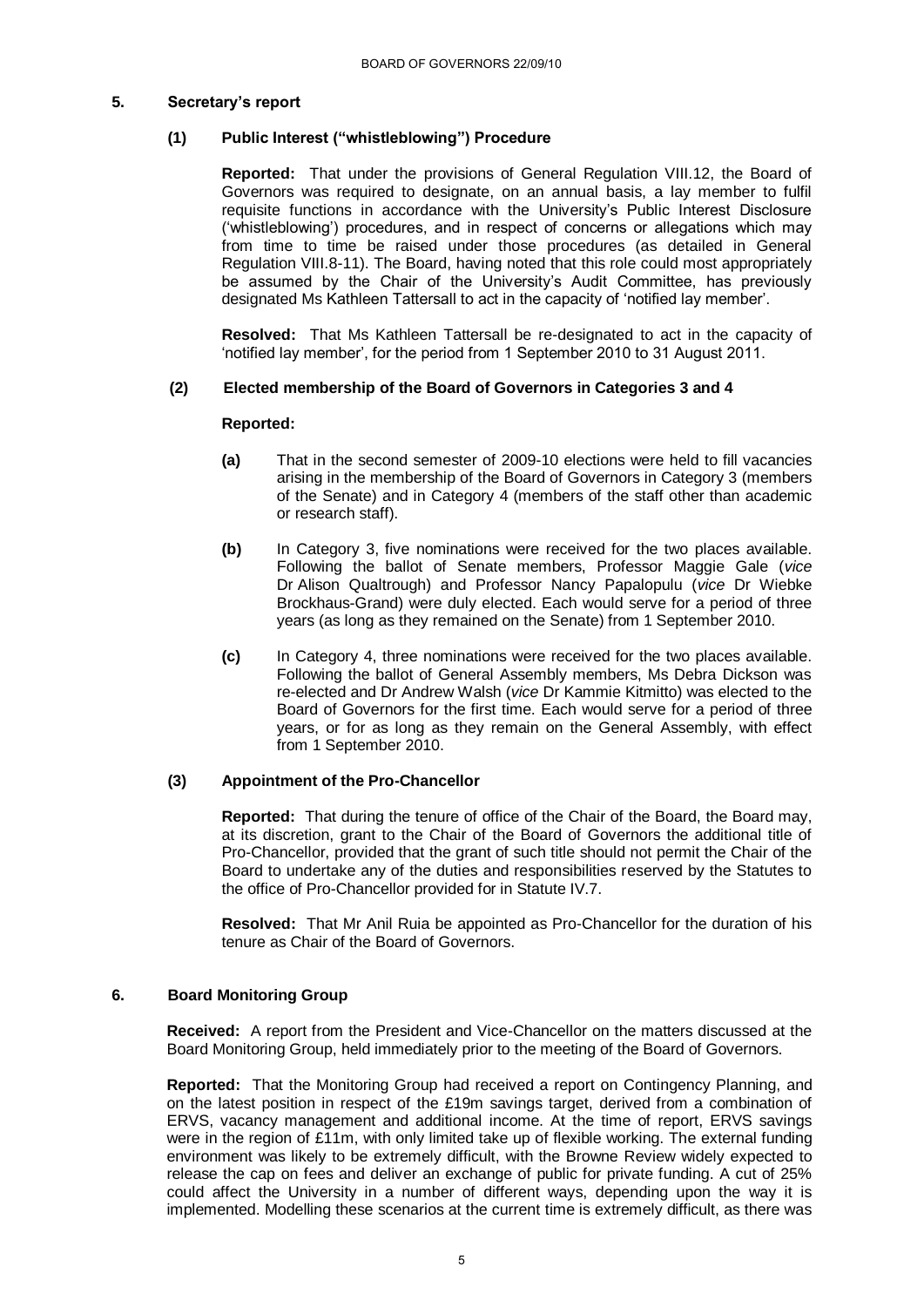so much uncertainty beyond the headlined cuts anticipated. Though it was reported that however difficult the environment became, the University would continue to act strategically.

# **Noted:**

- **(1)** That the University, although reluctant to comment publically on a changing situation, had been actively lobbying to communicate its strengths, particularly in terms of the funding made available for research and in fundamental science. A senior member of staff had recently met the Minister for Universities and Science, and a visit from Treasury officials had taken place in recent weeks, during which the visitors had indicated how impressed they were with the University"s ambition and achievements.
- **(2)** That it would be likely that information on the impact of cuts and on the implementation of the Browne Review would only follow some time after the publication of the Report and the announcement of the Comprehensive Spending Review.

# **7. President and Vice-Chancellor's report**

# **(1) The Report of the President and Vice-Chancellor to the Board of Governors**

**Received:** The report of the President and Vice-Chancellor to the Board of Governors in July 2010, which was ordered to be bound for reference.

- **(a)** That the President and Vice-Chancellor provided a comprehensive report on the priorities of the University going forward, speculating on the impact of cuts of around 25% and on the importance of remaining rooted to the University"s strategic objectives. Within this, Professor Dame Nancy Rothwell outlined how the University would need to make progress on its three core goals in a rapidly changing and challenging external environment. The President and Vice-Chancellor was personally leading on two important areas: (1) investing real substance and momentum into Goal Three which commits the University to being socially responsible; and (2) the development of an internationalisation strategy.
- **(b)** That the President and Vice-Chancellor, with input from the Director of Finance, provided an update on the University's financial position. Board colleagues were reminded that in managing the finances of the University in 2009-10, the over-riding imperative had been to consolidate the financial position of the University by generating a surplus - both pre-and postexceptionals. Since embarking on its deficit–elimination strategies early in 2007, this had been a priority and the President and Vice-Chancellor was therefore pleased to report that the 2009-10 financial result (pre-audit) not only fully met that important priority, but indicated an operating surplus that left the University better placed than had been expected at this stage, though this still barely met the minimum HEFCE recommendations and it was essential that the University built-up strong cash reserves, as it entered a deteriorating economic climate.
- **(c)** That the President and Vice-Chancellor re-emphasised that the University was committed to developing sound, strategically-informed Five-Year Forecasts predicated on the need to generate re-investable surpluses into the foreseeable future on a scale commensurate with the strategic objectives of the University. At one level, the purpose of this exercise was to satisfy compliance obligations to HEFCE, which required institutions to submit rolling Five-Year Forecasts each December. In compliance with this obligation, the 2010 Forecasts (covering the period 2010-15) were being finalised for submission to Finance Committee at its November Meeting and for approval by the Board at its meeting later that same month. The President and Vice-Chancellor reminded the Board that while some assumptions could be made about income and expenditure assumptions, too much uncertainty remained about the external financial environment for credible planning assumptions to be made, especially in relation to the "out" years. Therefore, placing any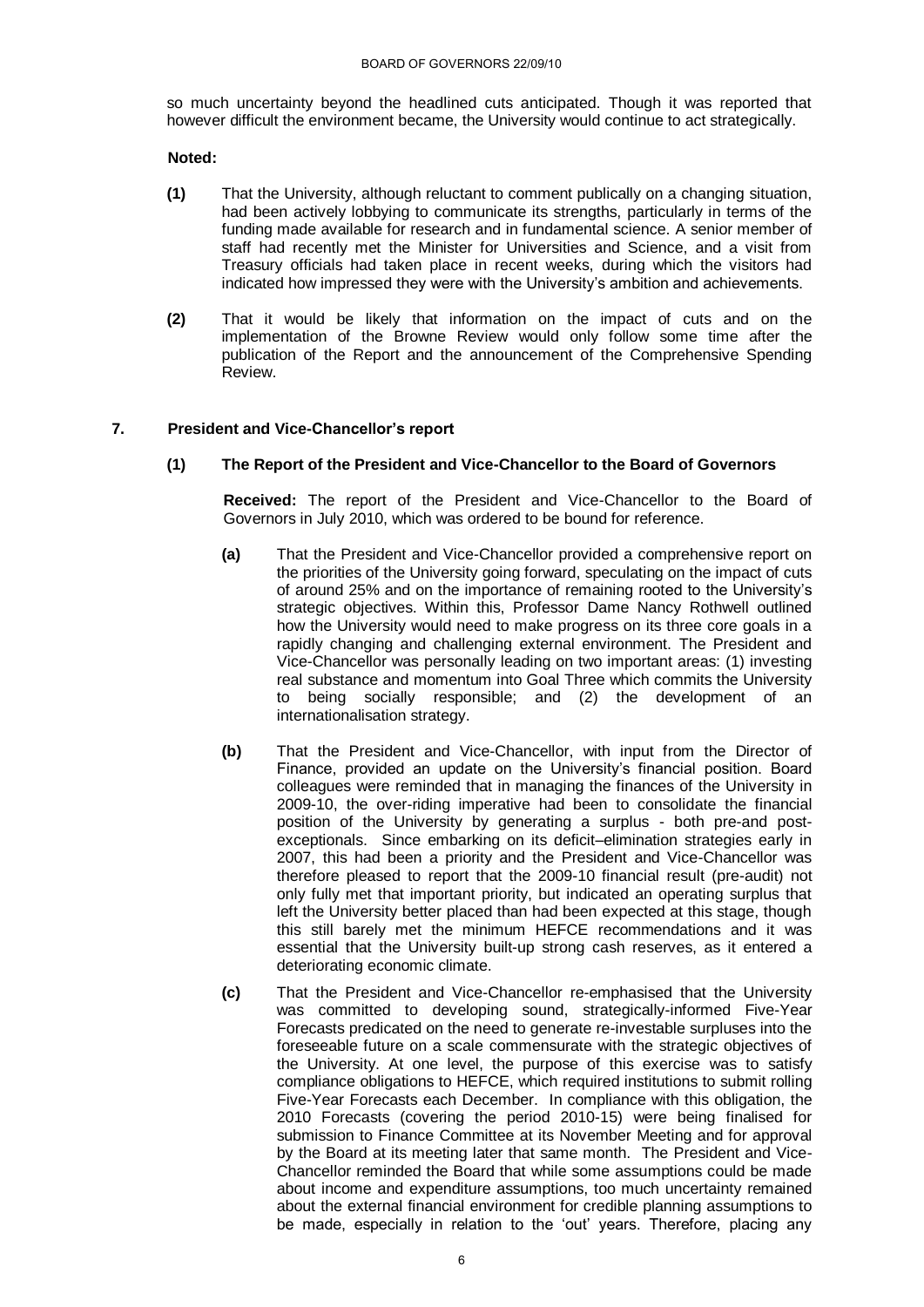estimates prematurely on the public record would risk causing unnecessary alarm among students, colleagues and stakeholders of the University. The Five-Year Forecasts submitted to HEFCE in December 2010 would therefore seek to provide informed base case forecasts. The Board members were aware through the work of the Board Monitoring Group, that the Senior Executive is not only developing a set of "base case" forecasts but was also modelling a wider spectrum of funding scenarios as a basis for contingency planning.

- **(d)** That Board members were aware that the "Academic Ranking of World Universities" carried out annually by the Institute of Higher Education in China"s Shanghai Jiao Tong University was generally regarded by researchled universities around the world as the most reliable of international rankings and had been the only objective ranking to date. In providing an update as to the University"s position, the President and Vice-Chancellor highlighted that while there were some methodological issues with this Index, explained in her accompanying report, it was generally considered to use credible, consistent criteria, and is developed in a largely transparent, contestable manner. For these reasons, Manchester has identified the Jiao Tong Index as a primary indicator of our international standing and competitiveness. Given the importance the Jiao Tong Index as a barometer of the University's progress. the President and Vice-Chancellor expressed her concern that in the 2010 Rankings the University has slipped three places from  $41<sup>st</sup>$  to  $44<sup>th</sup>$ . This is the second consecutive year that the University had fallen (previously from  $40<sup>th</sup>$ after very substantial rises). Therefore she had asked colleagues in the University to conduct a detailed examination of the 2010 outcome and to consider in the process whether there were initiatives that the University might sensibly take to improve its position. The President and Vice-Chancellor further outlined that a number of critics had attacked the Jiao Tong ranking for its methodology, which might introduce a bias towards US institutions. More significantly for The University of Manchester, the Jiao Tong did not assess most of our disciplines in Humanities or in subjects allied to medicine, many of which were particularly strong. Thus, while The University would not abandon the Jiao Tong as an important international indicator of research quality, it was important to seek other independent measures of all of its activities.
- **(e)** That the President and Vice-Chancellor provided an update on the University"s performance in the National Student Survey. Within the report she highlighted the fact that the overall satisfaction score for this University had improved from 77% in 2009 to 79%. However, she viewed the University"s current standing in this survey as unacceptable. In elaborating on this, the President and Vice-Chancellor reminded members that although the University had many priorities, none was higher than the quality of the education, support and wider experience offered to students. For the University, improving the student experience continued to be a major and urgent priority. The University had made some progress on the personalisation of student learning and curriculum review, but as the 2010 scores showed there remained much to do. The President and Vice-Chancellor remained committed, therefore, to implementing all the recommendations contained in the Review of Undergraduate Education, which was instigated by Professor Alan Gilbert in 2007 and which was being taken forward by Professor Colin Stirling.
- **(f)** That the President and Vice-Chancellor reported that the Intake Management Group (IMG) had met at regular intervals throughout the admissions cycle to monitor student enrolments for 2010 entry against approved targets. The work of this Group had continued to focus on the maximising the quality of the student intake and the associated fee income, and to take account of the student experience. Throughout the cycle admissions data had shown increases in acceptances at all levels of study. Despite all the positive admissions data, it was not possible at this stage in the cycle to provide an accurate indication of likely student numbers. This was because there were a number of factors beyond the University"s control that influence whether or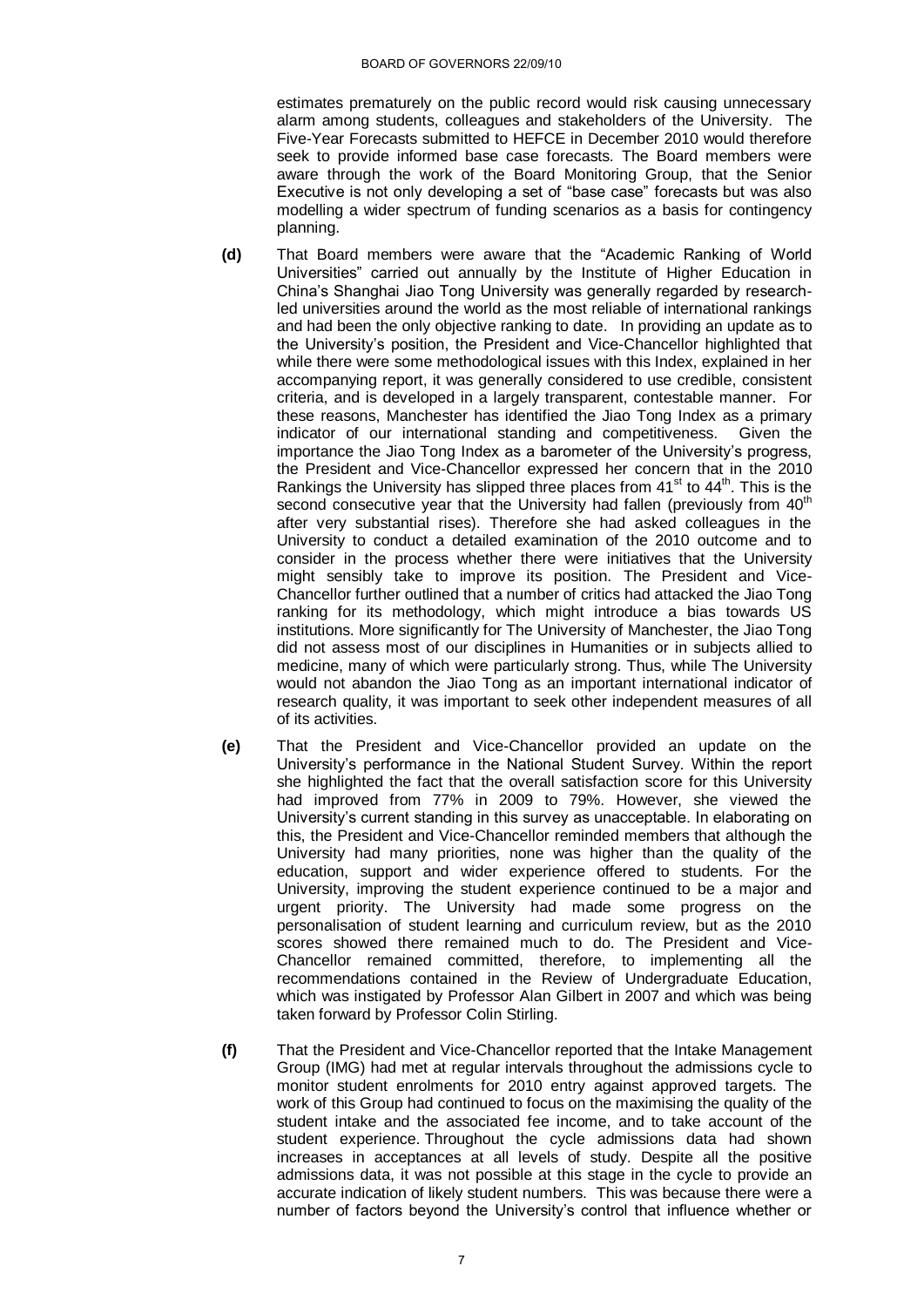not a student enrols, such as difficulties in securing funding and in gaining visa entry. The President and Vice-Chancellor would update Board members at the meeting in November and provide a more detailed report on student numbers and associated issues. Final registration numbers would not be known until after 1<sup>st</sup> December 2010, the official HESES snapshot date. At the time of report, over 27,500 students had completed registration, but the overseas recruitment position was not yet clear. The President and Vice-Chancellor was able to report that the registration experience was much improved on the previous year where problems with Campus Solutions delayed and frustrated the registration process for many, and expressed her thanks to staff in recruitment, admissions and those who worked directly in supporting the registration process.

**(g)** That the President and Vice Chancellor and the Director of Estates, Diana Hampson, presented the University"s latest Estates Strategy. The document was required by the HEFCE as a condition for future applications for capital funding. This sets out a development framework for The University of Manchester covering a ten year period from 2010 to 2020, focusing on providing the appropriate physical infrastructure to meet the University"s vision contained in *Advancing the Manchester 2015 Agenda*. In addition to the key themes of improving the condition and functionality of the estate, and securing space efficiencies, the Strategy also takes account of the urgent need to reduce dramatically the University's carbon emissions over the next decade. This, it was reported, was the *right thing* for a responsible University to do and because HEFCE has determined to set challenging targets backed up by major funding incentives and disincentives. The Strategy would build on the £450m investment in new and refurbished buildings undertaken since 2004, and explore ways of completing the original objective of making the entire campus fit-for-purpose at the highest international levels by 2015. As Board members were aware, achieving this goal would be difficult in the external funding climate, which was likely to persist at least to 2015, and as has been reported previously was almost certain to require the strategic release of surplus building stock. In up-dating the *2004 Estates Master Plan*, the University had been working closely with City Planners, and has consulted with stakeholders across the campus.

# **Noted:**

- **(a)** That the University's performance in the Times Higher Ranking, 87<sup>th</sup>, was poor, however, serious concerns had been expressed about its methodology, and in particular its use of citation data. A comment piece circulated by the Professor Malcolm Grant, of UCL, highlighted many of these problems inherent in producing and drawing conclusions from global rankings, when each of them adopted and employed different emphases and where no single table was adept at fairly comparing institutional performance in such a diverse sector. Nonetheless, it was emphasised that the Board and wider University must remain cognisant of league table positions and respect the University"s position according to the methodology employed, because of their influence on staff and student recruitment. It was also important that the University took whatever steps it could to improve performance, redress areas of weakness and to maximise student returns so that the most accurate reflection of the University"s strength was presented.
- **(b)** That the Vice-President for Teaching and Learning noted that modest improvement in the NSS result was encouraging, but the position for the University remained poor overall. Although there had been exceptional performances in some Schools, notably Electrical Engineering and Electronics, there remained a small number of disciplines with disproportionately large numbers of students. In these areas the higher return rate of responses would mean that any poor performance would have a significant impact on the University's overall performance. The University's position in the NSS is being addressed through direct engagement with Heads of School. In addition, steps were being taken to re-profile, where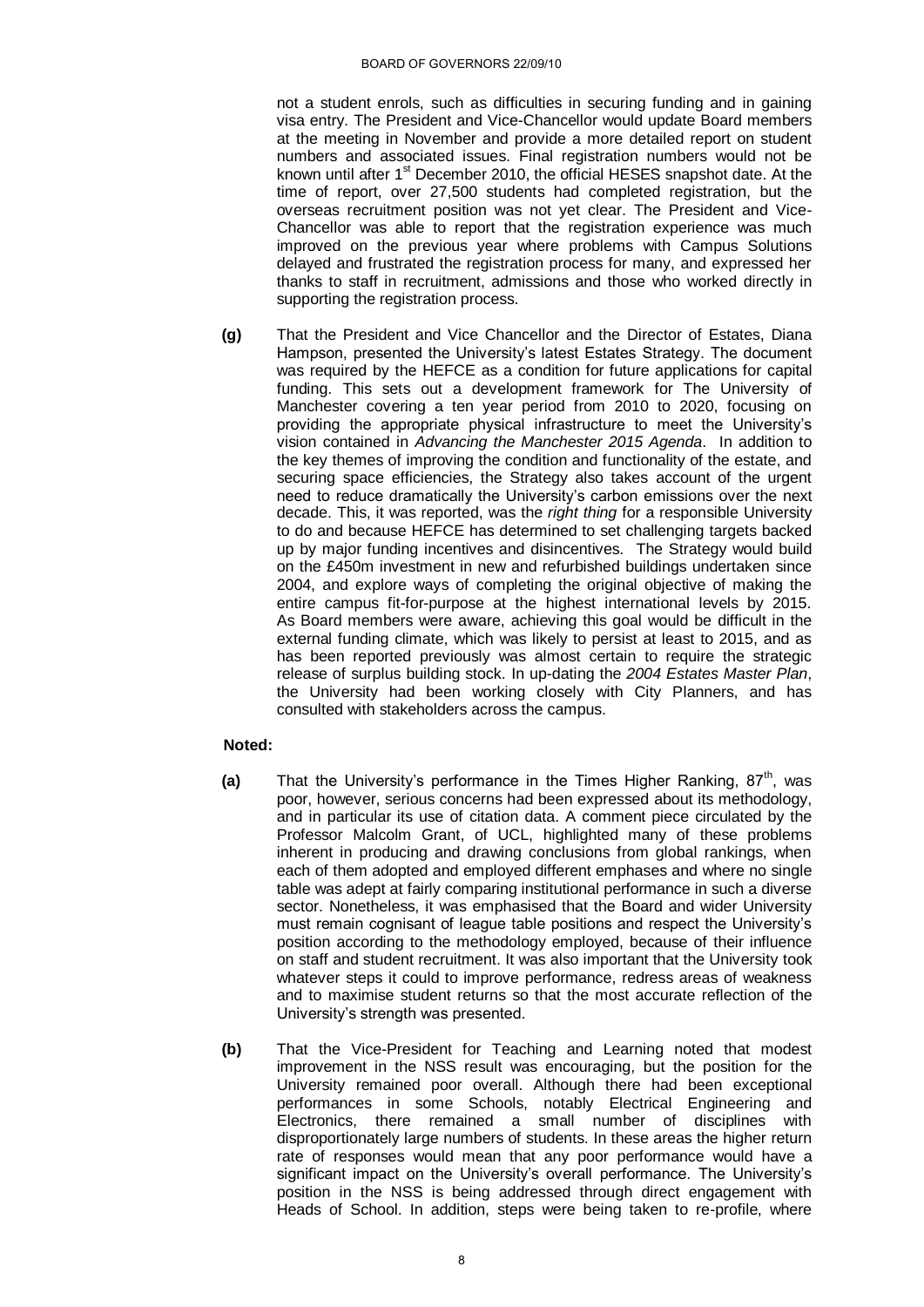results allow this, in those areas where class and tutorial sizes were viewed to adversely affect scores.

- **(c)** That there was some evidence to suggest that changes made in respect of national visa entry conditions would be problematic for the University in terms of student and staff recruitment. The University would continue its informal lobbying activity in order to communicate the difficulties experienced and the restrictions the changes imposed.
- **(d)** That the Estates Strategy encompassed three broad themes; the establishment and maintenance of world-class facilities, the delivery of objectives in respect of carbon management and sustainability, and the most efficient and effective use of the University's space. As part of the first of these themes it was likely, given the level of investment required to develop the North Campus to world class standard, that the University would seek to divest this part of the University"s portfolio over the next fifteen years, in consultation with city planners. In addition, the cuts in funding anticipated might determine a new profile for the University, which would require the University to allow flexible within the pursuit of the Strategy and in order to ensure a campus fit for purpose.
- **(e)** That the President and Vice-Chancellor had met with the Chief Executive of Christie NHS Foundation Trust in the week prior to the Board meeting to further discuss development in respect of the University's commitment to contribute £5m of the total estimated cost of £20-£25m for a Cancer Research Building on the Christie site.

# **Resolved:**

- **(a)** That the Board recorded its particular gratitude to the Director of Finance and his team, to the five primary budget holders (the Vice-President/Deans and the Registrar & Secretary), and to senior academic and professional support managers across the University, for the contributions they had made to the sound financial management of the institution
- **(b)** That the Board of Governors endorsed the approach to the development of the Five-Year Forecasts prepared for HEFCE.
- **(c)** That the Board approved the updated Estates Strategy for onward transmission to HEFCE.
- **(d)** That the Board reiterated its support for the proposal for a building on the Christie site, the funding approach having been previously endorsed by the Board of Governors in July 2010.

## **(2) Report to the Board of Governors on exercise of delegations**

## **Reported:**

# **(a) Vice-President and Dean**

The following appointment had been approved on behalf of Senate and the Board of Governors:

Keith Brown, MA, PhD (Glasgow), previously Director of the Scottish Parliament Project, University of St Andrews, as Vice-President and Dean of the Faculty of Humanities from 1 September 2010.

## **(b) Associate Vice-Presidents**

The following appointments had been approved on behalf of Senate and the Board of Governors: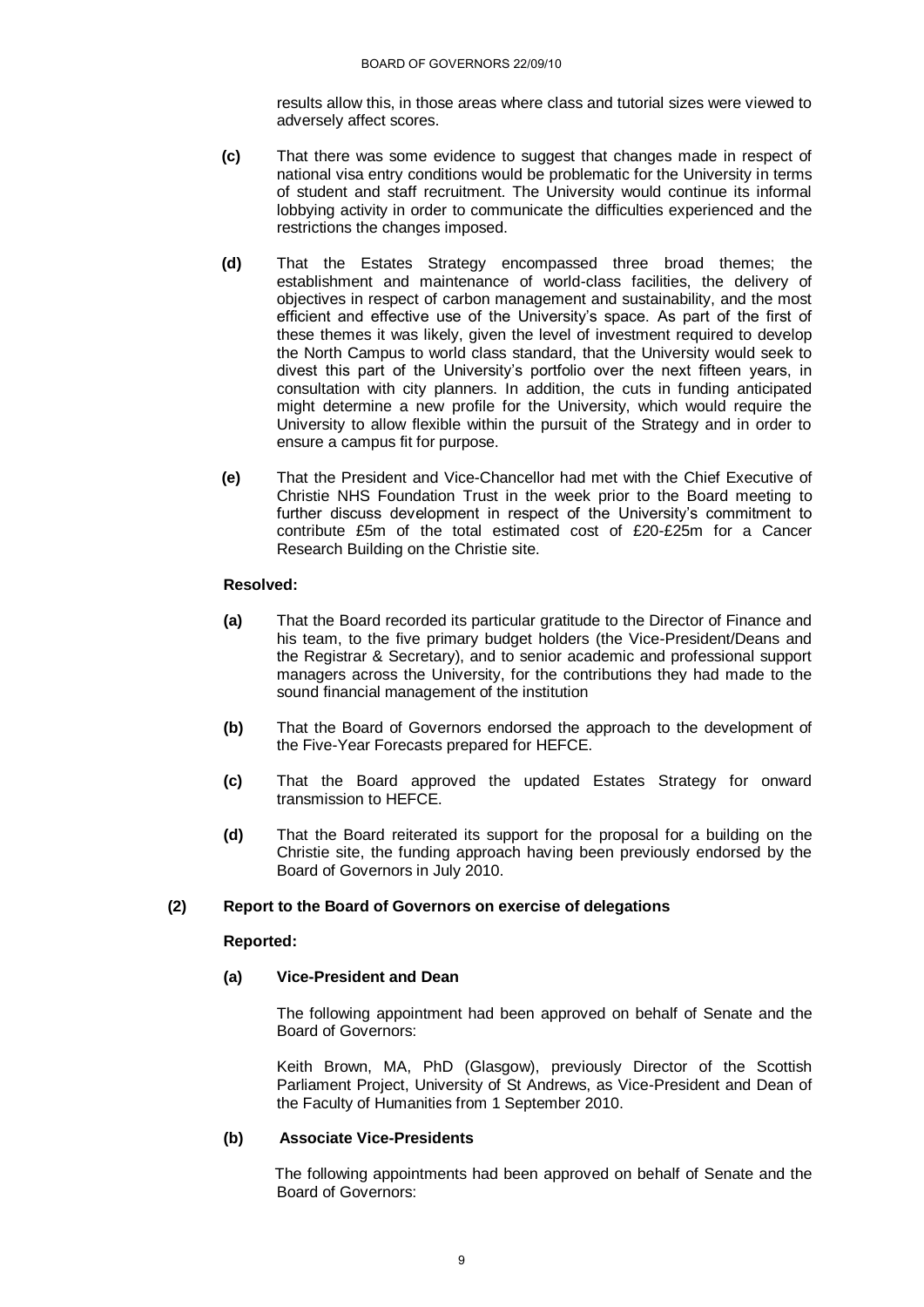Lord Keith Bradley, as Associate Vice-President (Governmental, Political and Regional Relationships), with effect from 1 May 2010.

Professor Alistair Ulph, as Associate Vice-President, with effect from 1 October 2010.

### **(c) Professorial appointments**

The following appointments had been approved on behalf of Senate and the Board of Governors:

#### **Chair of Sociology**

Suzanne J Heath, BSc (Hons), PhD (Lancaster), previously Professor of Sociology, University of Southampton, as Professor in Sociology in the School of Social Sciences from 1 September 2010.

#### **Chair of Economics**

James Banks, BSc, MSc, PhD (University College London), previously Professor of Economics, University College London and Deputy Research Director, Institute for Fiscal Studies, London, as Professor in Economics in the School of Social Sciences from 1 September 2010.

#### **Chair of Economics**

Rachel Griffith, BA, MSc, PhD (Keele), previously Professor and Deputy Head of Department, University College London and Deputy Research Director, Institute for Fiscal Studies, London, as Professor in Economics in the School of Social Sciences from 1 September 2010.

### *Ad Personam* **Promotional Chair in Physics**

Kostya Novoselov, PhD (Nijmegen, The Netherlands), previously Royal Society University Fellow in the School of Physics and Astronomy at this University, as Professor of Physics in the School of Physics and Astronomy from 1 August 2010.

## *Ad Personam* **Promotional Chair in Aerodynamics and Shock Physics**

Konstantinos Kontis, BEng, MSc, PhD (Cranfield), previously Reader in the School of Mechanical, Aerospace and Civil Engineering at this University, as Professor of Aerodynamics and Shock Physics in the School of Mechanical, Aerospace and Civil Engineering from 1 August 2010.

## *Ad Personam* **Promotional Chair in High Voltage Technology**

Ian Cotton, BEng, PhD (UMIST), previously Reader in the School of Electrical & Electronic Engineering at this University, as Professor of High Voltage Technology in the School of Electrical and Electronic Engineering from 1 August 2010.

## *Ad Personam* **Promotional Chair in Planetary Science**

James Gilmour, BSc, PhD (Sheffield), previously Reader in the School of Earth, Atmospheric & Environmental Sciences at this University, as Professor of Planetary Science in the School of Earth, Atmospheric & Environmental Sciences from 1 August 2010.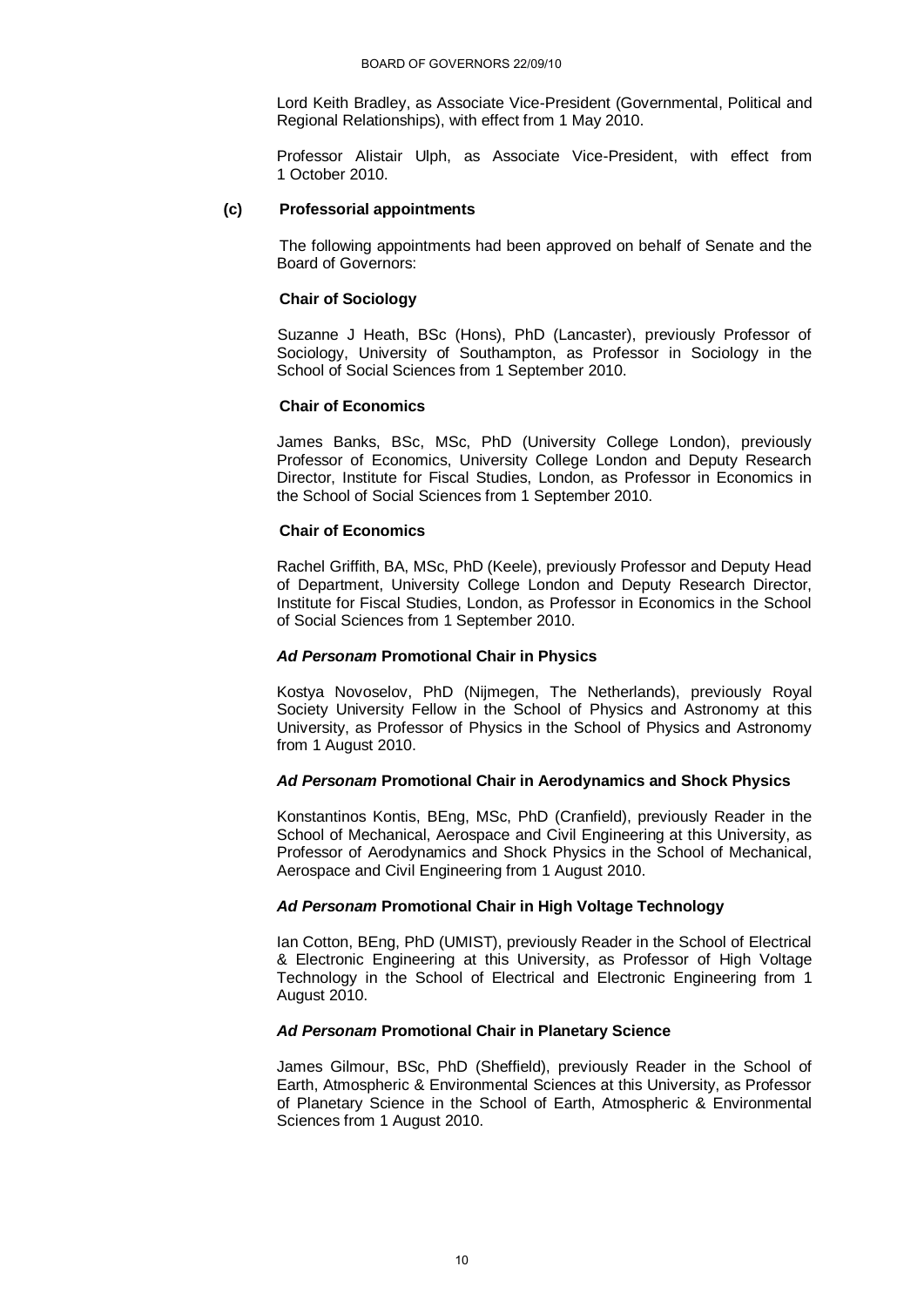#### *Ad Personam* **Promotional Chair in Polymer Chemistry**

Peter Budd, BSc, PhD (Manchester), previously Reader in the School of Chemistry at this University, as Professor of Polymer Chemistry in the School of Chemistry from 1 August 2010.

#### *Ad Personam* **Chair in Systems Biology**

Michael Richard Hern White, BA (Oxford), PhD (Imperial College, London) previously Professor of Cell Imaging at the University of Liverpool, appointed as Professor of Systems Biology in the Faculty of Life Sciences at this University from 1 October 2010.

#### *Ad Personam* **Promotional Chair in Stem and Developmental Biology**

Susan Kimber, BA, MA, PhD (Cambridge), previously Reader in Stem and Developmental Biology in the Faculty of Life Sciences at this University, as Professor of Stem and Developmental Biology in the Faculty of Life Sciences from 1 August 2010.

#### *Ad Personam* **Promotional Chair in Zoology**

Matthew Cobb, BA, PhD (Sheffield), previously Senior Lecturer in Animal Behaviour in the faculty of Life Sciences at this University, as Professor of Zoology in the Faculty of Life Sciences from 1 August 2010.

# *Ad Personam* **Promotional Chair in Structural Biology**

David Leys, Licentiate in Biochemistry, PhD (Ghent), previously Reader in Structural Biology in the Faculty of Life Sciences at this University, as Professor of Structural Biology in the Faculty of Life Sciences from 1 August 2010.

## *Ad Personam* **Promotional Chair in Comparative Neurobiology**

Catherine McCrohan, BA (Cambridge), PhD (Sussex), previously Senior Lecturer in Zoology in the Faculty of Life Sciences at this University, as Professor of Comparative Neurobiology in the Faculty of Life Sciences from 1 August 2010.

## *Ad Personam* **Promotional Chair in Neuroscience**

Richard Baines, BSc (Salford), PhD (UMIST), previously Reader in Neurobiology in the Faculty of Life Sciences at this University, as Professor of Neuroscience in the Faculty of Life Sciences from 1 August 2010.

## *Ad Personam* **Promotional Chair in Biochemistry**

Christopher Grant, BSc, PhD (Kent), previously Reader in Biochemistry in the Faculty of Life Sciences at this University, as Professor of Biochemistry in the Faculty of Life Sciences from 1 August 2010.

# *Ad Personam* **Promotional Chair in International Business**

Mohammed Yamin, BA (Hons), MA, PhD (Manchester), previously Reader in International Business in the Manchester Business School, as Professor in the Manchester Business School from 1 August 2010.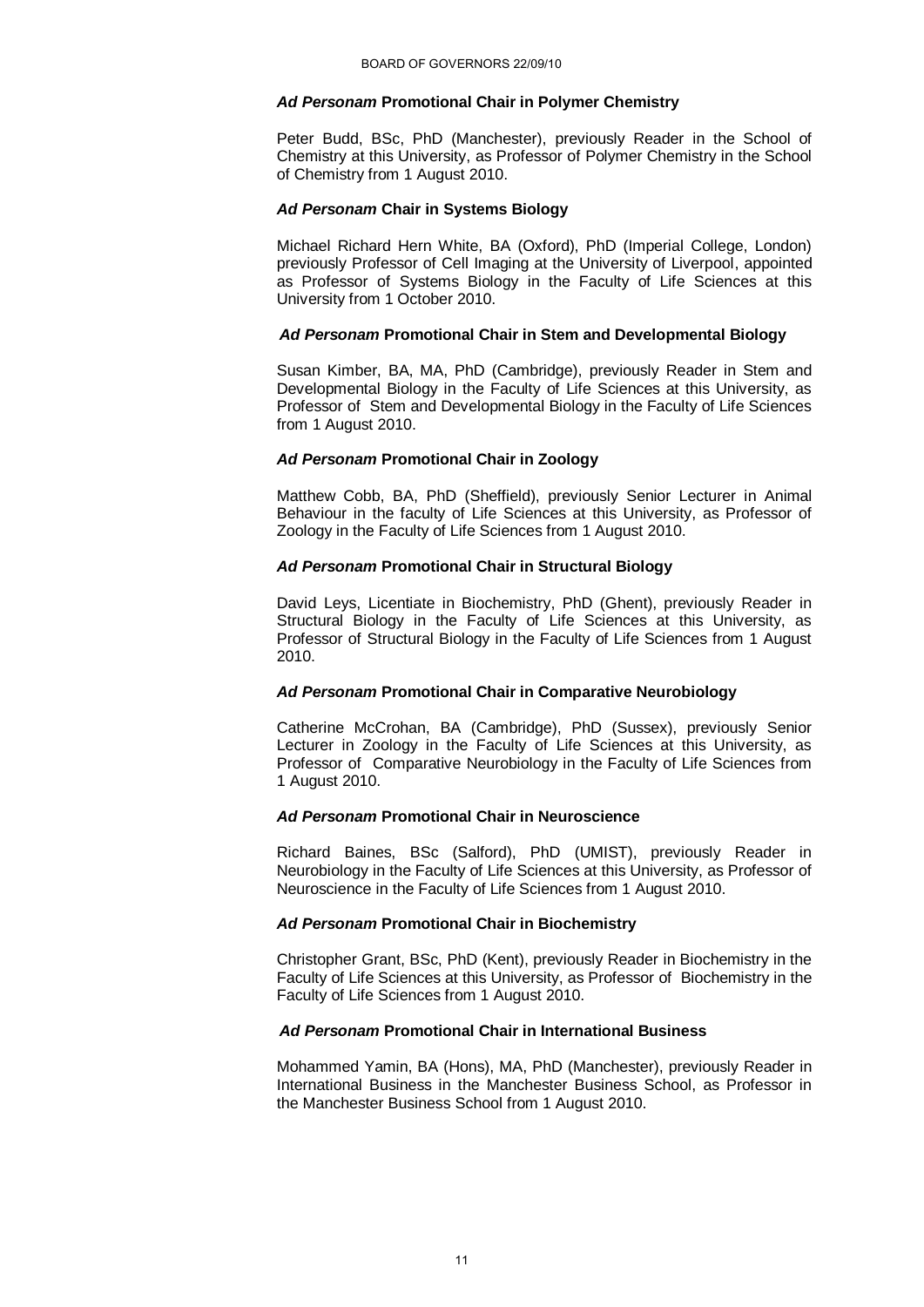## *Ad Personam* **Promotional Chair in Comparative Religion**

Alan V Williams, BA (Hons), MA, PhD (London), previously Reader in Iranian Studies and Comparative Religion in the School of Arts, Histories and Cultures, as Professor in Comparative Religions in the School of Arts, Histories and Cultures from 1 August 2010.

#### *Ad Personam* **Promotional Chair in Environmental Economics**

Dan S Rigby, BSc (Hons), MA, PhD (Manchester), previously Reader in Environmental Economics in the School of Social Sciences, as Professor in the School of Social Sciences from 1 August 2010.

## *Ad Personam* **Promotional Chair in Early Christianity**

Kate Cooper, BA, MA, PhD (Princeton), previously Senior Lecturer in Classics and Ancient History in the School of Arts, Histories and Cultures, as Professor in Early Christianity in the School of Arts, Histories and Cultures from 1 August 2010.

### *Ad Personam* **Promotional Chair in History of Jewish-Christian Relations**

Daniel R Langton, BA (Hons), PhD (Southampton), previously Senior Lecturer in Jewish-Christian Relations in the School of Arts, Histories and Cultures, as Professor in the History of Jewish-Christian Relations in the School of Arts, Histories and Cultures from 1 August 2010.

## *Ad Personam* **Promotional Chair**

Emilios Avgouleas, LL.B (Hons) with Distinction, LL.M, PhD (London School of Economics), previously Reader in International Financial Law in the School of Law, as Professor in the School of Law from 1 August 2010.

## *Ad Personam* **Promotional Chair in Psychology**

Neil Humphrey, BA (Hons), PhD (Liverpool John Moores), previously Senior Lecturer in the Psychology of Education in the School of Education, as Professor in Psychology of Education in the School of Education from 1 August 2010.

## *Ad Personam* **Promotional Chair in Educational Leadership**

Christopher J Chapman, BSc (Hons), PGCE, MA, PhD (Warwick), previously Reader in Educational Leadership and School Improvement in the School of Education, as Professor in Educational Leadership in the School of Education from 1 August 2010.

# *Ad Personam* **Promotional Chair in Archaeology**

Siân Jones, BA (Hons), PhD (Southampton), previously Senior Lecturer in Archaeology in the School of Arts, Histories and Cultures, as Professor of Archaeology in the School of Arts, Histories and Cultures from 1 August 2010.

## *Ad Personam* **Promotional Chair in Sociology**

Dale K Southerton, BA (Hons), PhD (Lancaster), previously Reader in Sociology in the School of Social Sciences, as Professor in the School of Social Sciences from 1 August 2010.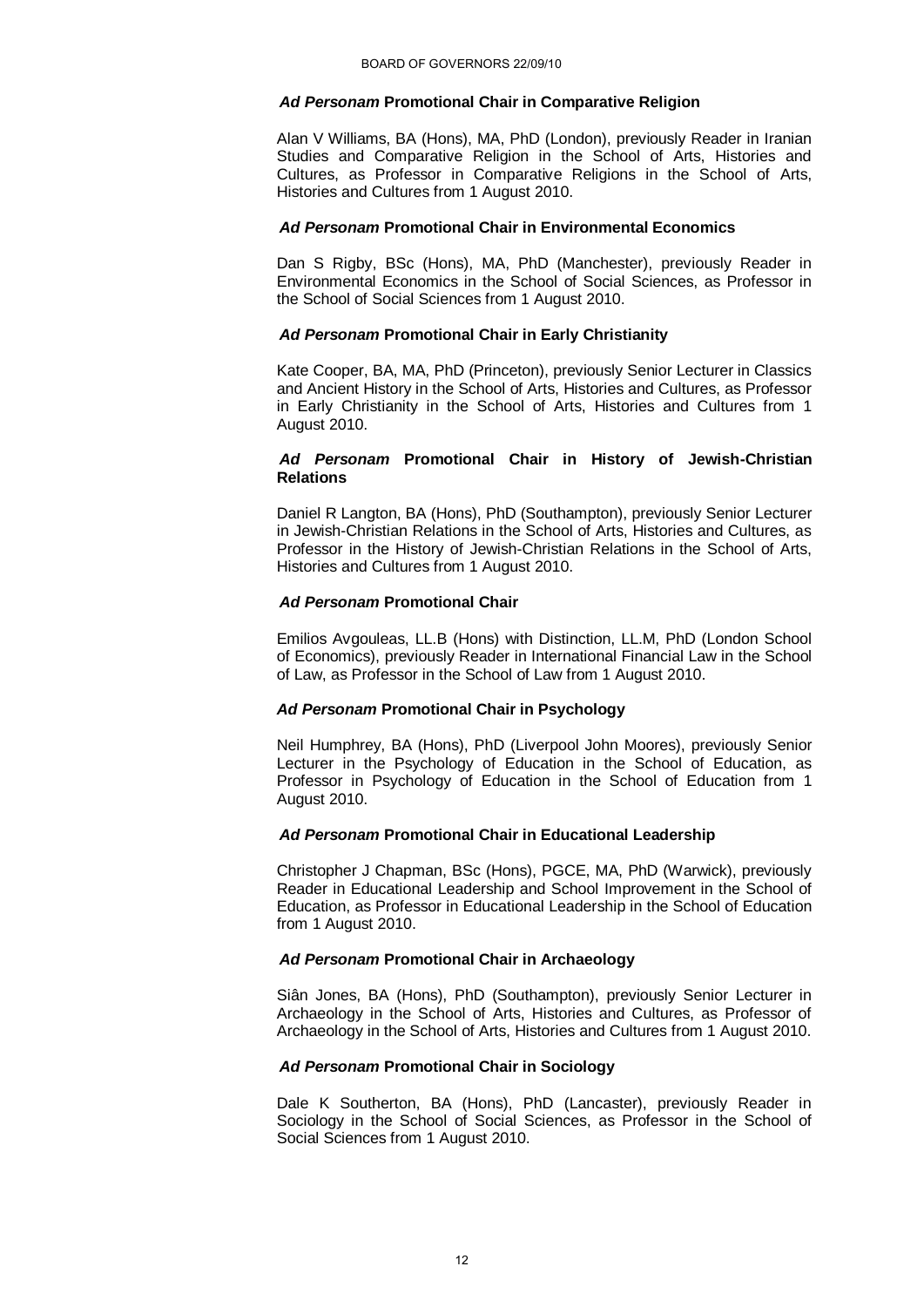#### *Ad Personam* **Promotional Chair**

Andrew P McMeekin, BSc (Hons), MSc, PhD (UMIST), previously Reader in the Manchester Business School, as Professor in the Manchester Business School from 1 August 2010.

#### *Ad Personam* **Promotional Chair in the History of Christianity**

W Jeremy Gregory, BA (Hons), DPhil (Oxford), previously Senior Lecturer in the School of Arts, Histories and Cultures, as Professor in the School of Arts, Histories and Cultures from 1 August 2010.

# **(d) Grant of the title of Reader**

The University Promotions Committee for the Faculties listed below have, on behalf of the Senate and the Board of Governors, approved recommendations that the following, who currently held appointment as Senior Lecturer or Senior Research Fellow in the Schools indicated, be granted the title of Reader with effect from 1 August 2010:

#### *Faculty of Engineering and Physical Sciences*

| Peter Gardner                | Engineering and<br>Chemical<br>Analytical |  |  |
|------------------------------|-------------------------------------------|--|--|
|                              | Science                                   |  |  |
| Mike Barnes                  | Electrical & Electronic Engineering       |  |  |
| Tim O'Brien                  | Physics and Astronomy                     |  |  |
| <b>Robert Stevens</b>        | <b>Computer Science</b>                   |  |  |
| Louise Walker                | Mathematics                               |  |  |
| Julie Gough                  | Materials                                 |  |  |
| <b>Carl Percival</b>         | Earth Atmospheric and Environmental       |  |  |
|                              | Sciences                                  |  |  |
| Teresa Alonso-Rasgado        | Civil<br>Mechanical,<br>Aerospace<br>and  |  |  |
|                              | Engineering                               |  |  |
| <b>Faculty of Humanities</b> |                                           |  |  |
| Nikolay Mehandjiev           | Manchester Business School                |  |  |
| Silvia Massini               | <b>Manchester Business School</b>         |  |  |
| Glyn Redworth                | History                                   |  |  |
| Simona Giordano              | Law                                       |  |  |
| Daniel Brockington           | <b>Environment and Development</b>        |  |  |
|                              |                                           |  |  |

## **(e) Promotions to Senior Lecturer**

Toby Seddon Law

The University Promotions Committee for the Faculties listed below have, on behalf of the Senate and the Board of Governors, approved recommendations that the following, who currently held appointment as Lecturer or Research Fellow in the Schools indicated, be granted the title of Senior Lecturer or Senior Research Fellow with effect from 1 August 2010:

*Faculty of Engineering and Physical Sciences*

| Jin-Kuk Kim              | Chemical                                    | Engineering | and | Analytical |
|--------------------------|---------------------------------------------|-------------|-----|------------|
|                          | <b>Sciences</b>                             |             |     |            |
| <b>Mark Kambites</b>     | <b>Mathematics</b>                          |             |     |            |
| Martin Attfield          | Chemistry                                   |             |     |            |
| <b>Robert Prosser</b>    | Mechanical, Aerospace and Civil Engineering |             |     |            |
| Christian Schwanenberger | Physics and Astronomy                       |             |     |            |
| lan Kinloch              | <b>Materials</b>                            |             |     |            |
| Simon Harper             | <b>Computer Science</b>                     |             |     |            |
| Mark Coleman             | <b>Mathematics</b>                          |             |     |            |
| Delia Vazquez            | <b>Materials</b>                            |             |     |            |
|                          |                                             |             |     |            |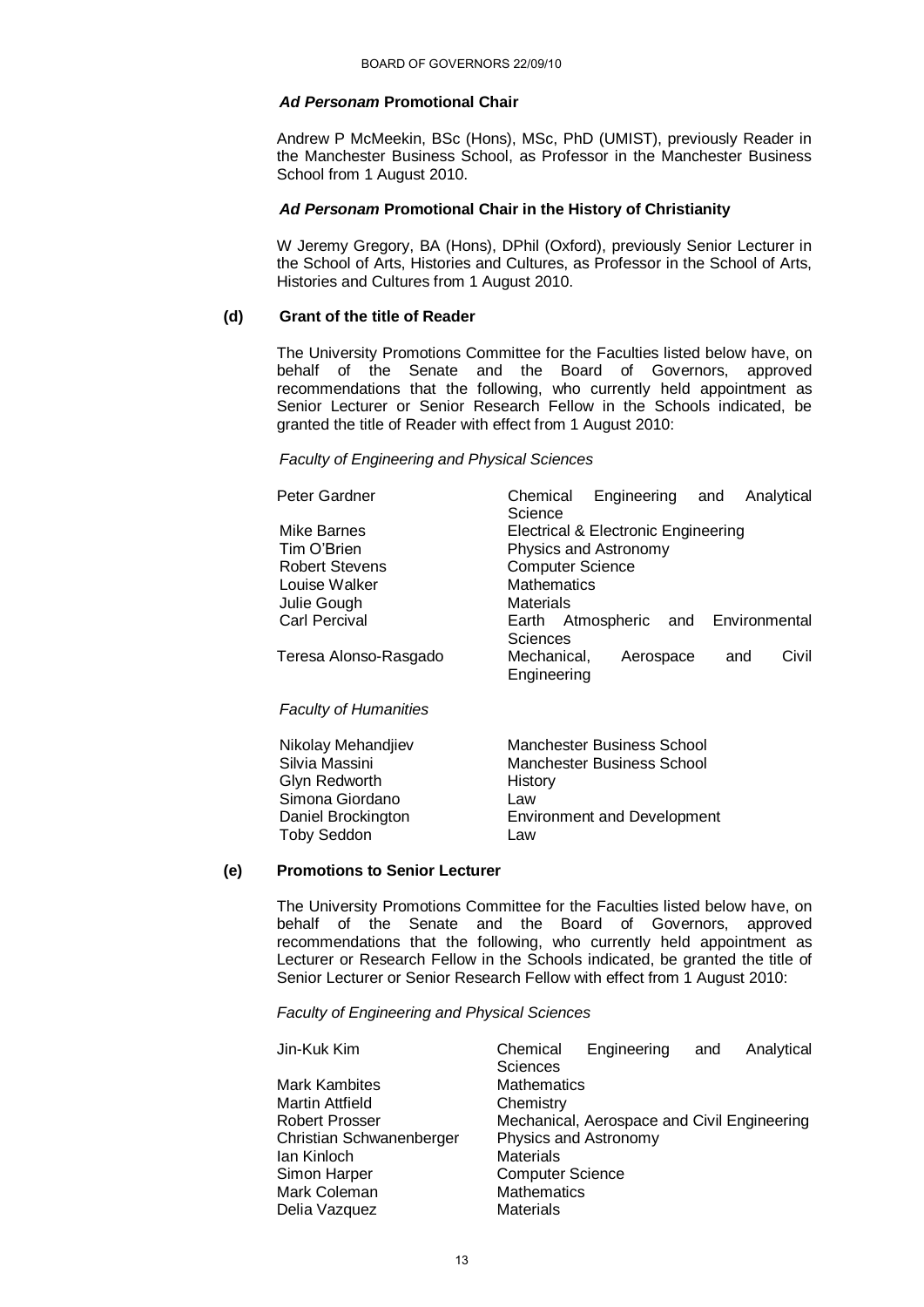Simon Webb Chemistry

Marion Birch **Physics and Astronomy** 

#### *Faculty of Humanities*

Mark Winter **Manchester Business School** George Bratsiotis **Social Sciences** Diane Slaouti **Education**<br>
Susi E Miles<br>
Education Susi E Miles<br>Peter Oakes Anne-Maree Farrell Law David Liggins **Philosophy** Bridget Byrne Sociology Polly Low History Ana Carden-Coyne CIDRA Martina T Faller **Linguistics** Jonathan T H Quong Politics David Spendlove **Education** Peter P Liddel History Kimberley Brownlee **Politics** Graham Smith Law Nikolaos Tzavidis **Social Sciences** 

Religions and Theology Martin Hess Environment and Development Beverly Metcalfe Environment and Development Edward Lee Manchester Business School Emma Loosley **Art History and Visual Studies** Anne Stafford **Accounting and Finance** Jerome de Groot English and American Studies Martin Dodge Environment and Development Ralf Brand **Environment and Development**<br>Albena Yaneva<br>Environment and Development Albena Yaneva<br>
James Evans **Environment and Development**<br>
Environment and Development Environment and Development

*Faculty of Life Sciences*

Dr Alan Whitmarsh Life Sciences Dr Holly Shiels **Life Sciences** Dr David Kirby Life Sciences Dr Casey Bergman Life Sciences Dr William Sellers Life Sciences Dr Clare O'Donnell Life Sciences Dr Rasmus Petersen Life Sciences Dr Andrew Gilmore **Life Sciences** 

# **(f) Change of Professorial title**

Acting on behalf of Senate and the Board of Governors, the President and Vice-Chancellor had approved a change in title of the appointment held by Professor Graham Ward, such that it should be "Samuel Ferguson Chair for Practical Theory" (in lieu of Professor of Contextual Theology and Ethics) (from 1 August 2010).

# **(g) Grant of the title of Professor Emeritus**

Acting on behalf of Senate and the Board of Governors, the President and Vice-Chancellor approved the conferment of the title of Professor Emeritus on the following:

Professor Alan Gilbert, on his retirement as President and Vice-Chancellor (*from 1 July 2010*)

Professor Roger Plymen, Professor of Pure Mathematics (in the School of Mathematics) (*from 1 October 2010*)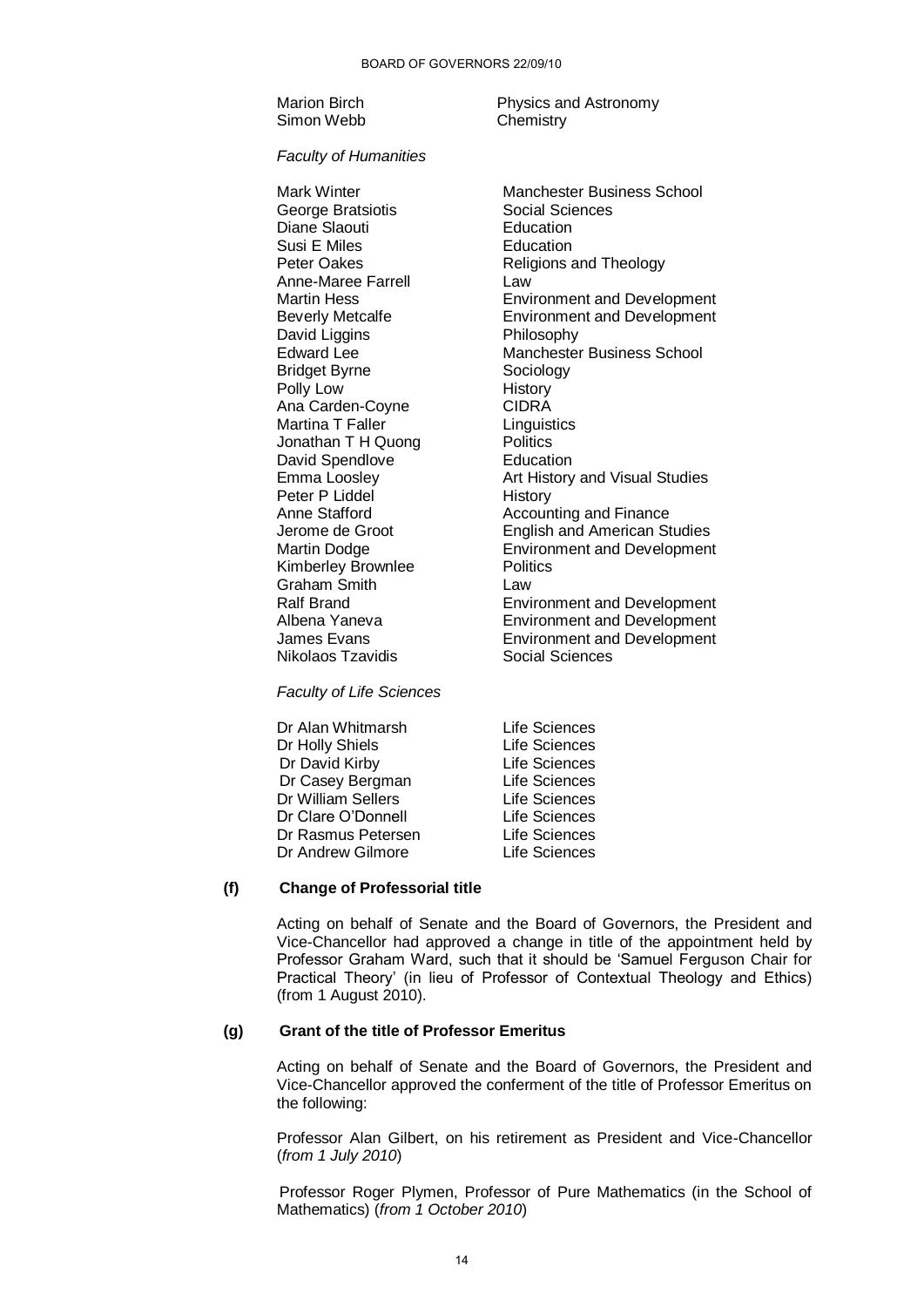Professor Stephen Rigby, Professor of Medieval Social and Economic History (in the Faculty of Humanities) (*from 1 October 2010*)

# **(h) Award of Honorary Degrees**

Acting on behalf of Senate and the Board of Governors, and on the recommendation of the University's Awards and Honours Group, the President and Vice-Chancellor approved the following, at a ceremony to be held during 2010-11, of the following degrees *honoris causa*:

Professor Thomas Schelling DSocSci

# **(j) Representatives on outside institutions**

Acting on behalf of the Board of Governors, the President and Vice-Chancellor had approved the re-appointment of the following:

| Manchester High School for Girls | Professor Robert W Munn, for a    |
|----------------------------------|-----------------------------------|
|                                  | further period of four years from |
|                                  | 30 November 2010.                 |

# **(k) Other authorisations**

Acting on behalf of Senate and the Board of Governors, the Chairman of the Board of Governors approved the naming of the Learning Commons in honour of the inaugural President and Vice-Chancellor of The University of Manchester, Professor Alan Gilbert, in recognition of his deep-seated commitment to teaching and learning and the improvement of the student experience. The building will be known as the "Alan Gilbert Learning Commons".

## **(l) Seal orders**

Pursuant to General Regulation VII.4, the Common Seal of the University has been affixed to the instruments recorded in entries no 969-984 Seal Register 1.

## **8. Board committee reports**

# **(1) Audit Committee** (20 September)

**Received:** A summary report from the meeting of the Audit Committee held on 20 September. The Statement on Public Benefit and Corporate Governance, together with the Annual Opinion of the Internal Auditors was also enclosed, for information.

**Reported:** That the Board received an oral report on the progress of the 2009/10 audit of the Financial Statements, the implementation of the Charities Act, and changes introduced to the Financial Memorandum between HEFCE and higher education institutions.

## **R (2) Remuneration Committee** (15 July 2010)

**Received:** A summary report and minutes of the meeting of Remuneration Committee held on 15 July.

**Noted:** That Professor Dame Nancy Rothwell had been appointed for a term of office of seven years, with a formal review to be scheduled after four years served

**Resolved:** That the Committee's decision, on behalf of the Board of Governors, in respect of the remuneration of the President and Vice-Chancellor, be endorsed.